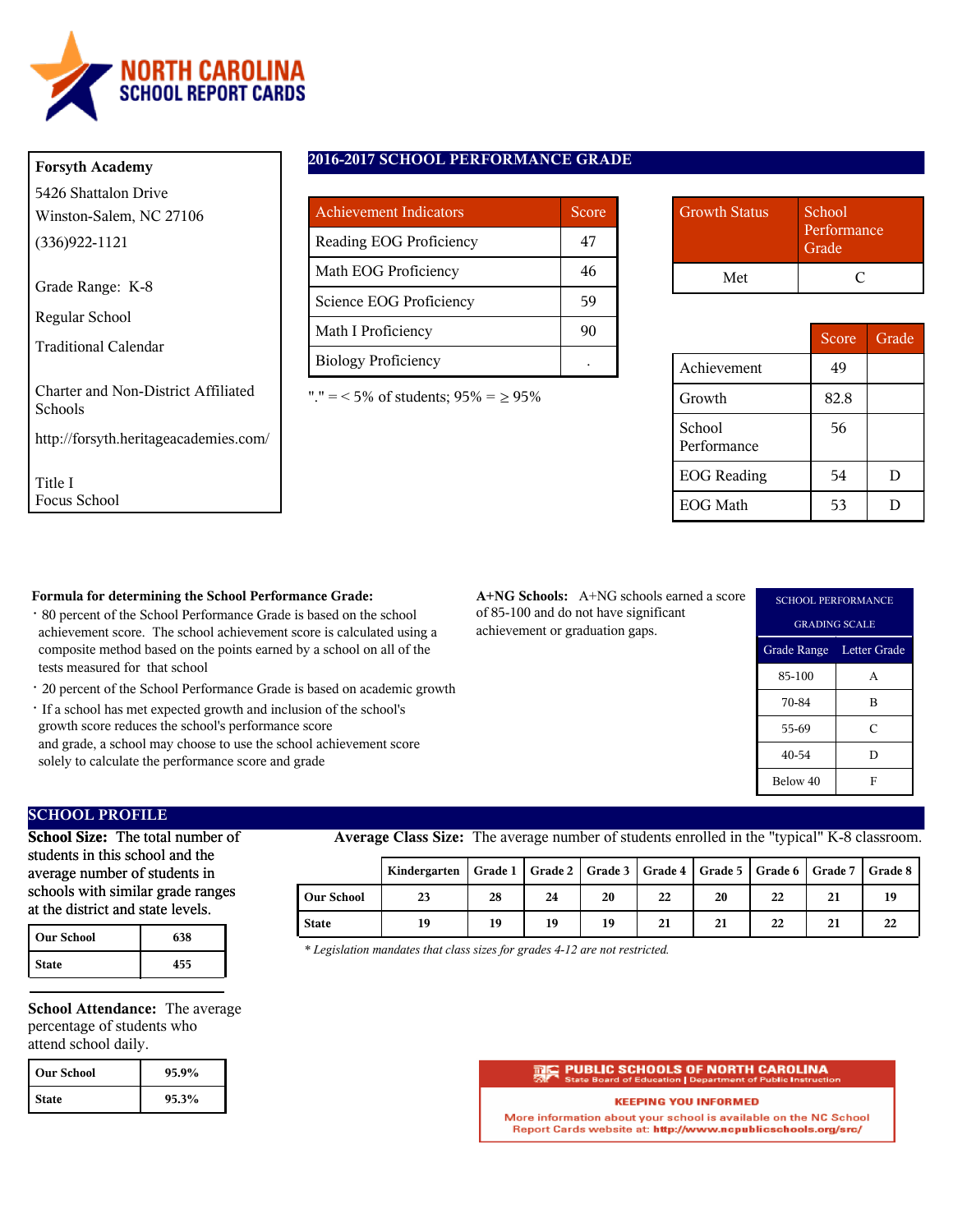### **SCHOOL PERFORMANCE**

**Performance of Students on the NC End-of-Grade Tests:** Percentage of Students at **Level 1** ( **Limited Command** of knowledge and skills)

| LEVEL 1           | Reading | Math  | <b>Science</b> |
|-------------------|---------|-------|----------------|
| <b>Our School</b> | 25.4%   | 30.8% | $19.7\%$       |
| <b>State</b>      | 21.6%   | 23.1% | 14.7%          |

 $N/A = 5\%$  of students;  $95\% = \ge 95\%$ 

**Performance of Students on the NC End-of-Grade Tests:** Percentage of Students at **Level 2** ( **Partial Command** of knowledge and skills)

| LEVEL 2           | Reading | Math  | <b>Science</b> |
|-------------------|---------|-------|----------------|
| <b>Our School</b> | 27.7%   | 23.6% | 21.4%          |
| <b>State</b>      | 20.9%   | 21.5% | 12.5%          |

 $N/A = 5\%$  of students;  $95\% = 95\%$ 

**Performance of Students on the NC End-of-Grade Tests:** Percentage of Students at **Level 3** ( **Sufficient Command** of knowledge and skills) *Students performing at Level 3 are performing at grade level.*

| <b>LEVEL 3</b>    | Reading | Math    | <b>Science</b> |
|-------------------|---------|---------|----------------|
| <b>Our School</b> | 14.2%   | $9.6\%$ | 13.7%          |
| <b>State</b>      | 12.0%   | 7.8%    | $10.2\%$       |

 $N/A = 5\%$  of students;  $95\% = 95\%$ 

**Performance of Students on the NC End-of-Grade Tests:** Percentage of Students at **Level 4** ( **Solid Command** of knowledge and skills) *Students scoring at Level 4 meet NC Standard for College-and Career-Readiness and are performing at or above grade level.*

| LEVEL 4           | Reading | Math  | <b>Science</b> |
|-------------------|---------|-------|----------------|
| <b>Our School</b> | 27.2%   | 26.2% | 36.8%          |
| <b>State</b>      | 34.6%   | 30.0% | 41.2%          |

 $N/A = 5\%$  of students;  $95\% = \ge 95\%$ 

**Performance of Students on the NC End-of-Grade Tests:** Percentage of Students at **Level 5** ( **Superior Command** of knowledge and skills) *Students scoring at Level 5 meet NC Standard for College-and Career-Readiness and are performing at or above grade level.*

| <b>LEVEL 5</b>    | Reading  | Math     | <b>Science</b> |
|-------------------|----------|----------|----------------|
| <b>Our School</b> | 5.4%     | $9.8\%$  | 8.5%           |
| <b>State</b>      | $10.9\%$ | $17.6\%$ | 21.4%          |

 $N/A = 5\%$  of students;  $95\% = \ge 95\%$ 

# **FIVE ACHIEVEMENT LEVELS**

**LEVEL 1: Limited Command** of knowledge and skills

- Performing At or Above Grade Level: NO
- Meets N.C. Standard for College-and Career-Readiness: NO

#### **LEVEL 2: Partial Command** of knowledge and skills

- Performing At or Above Grade Level: NO
- Meets N.C. Standard for College-and Career-Readiness: NO

**LEVEL 3: Sufficient Command** of knowledge and skills

- Performing At or Above Grade Level: YES
- Meets N.C. Standard for College-and Career-Readiness: NO

#### **LEVEL 4: Solid Command** of knowledge and skills

- Performing At or Above Grade Level: YES
- Meets N.C. Standard for College-and Career-Readiness: YES
- **LEVEL 5: Superior Command** of knowledge and skills
- Performing At or Above Grade Level: YES
- Meets N.C. Standard for College-and Career-Readiness: YES

### **What does this achievement level number mean?**

Students scoring at Levels 1 and 2 will likely need additional help next year to succeed in that subject area. Students scoring at Level 3 are considered proficient for that grade level or course, but may still need some targeted help in the next grade or course. Students scoring at Levels 4 and 5 are ready for the next grade or course, and are also on a path to be prepared for college or a career by the time they graduate.

*The reading and math End-of-Grade tests are administered in grades 3-8. The science End-of-Grade tests are administered in grades 5 and 8 only.*

 $\mathcal{L}_\text{max}$  and  $\mathcal{L}_\text{max}$  and  $\mathcal{L}_\text{max}$  and  $\mathcal{L}_\text{max}$  and  $\mathcal{L}_\text{max}$ 

 $\mathcal{L}_\text{max}$  and the contract of the contract of the contract of the contract of the contract of the contract of the contract of the contract of the contract of the contract of the contract of the contract of the contrac

#### **Summer Program for School Report Cards**

This school's report card (School Performance Grades and EOG/EOC results) include test scores from a summer program administered after the conclusion of the school year.

**Annual Participation Requirements:** Schools are required to test at least 95 percent of their students on assessments administered for accountability. This requirement is for the all students group and for each student group. The minimum number of students needed in a group is 30.

 $\mathcal{L}_\text{max}$  and  $\mathcal{L}_\text{max}$  and  $\mathcal{L}_\text{max}$  and  $\mathcal{L}_\text{max}$  and  $\mathcal{L}_\text{max}$ 

Our school met 18 out of 18 targets.

For more information on participation requirements please go to www.ncpublicschools.org/accountability/reporting.